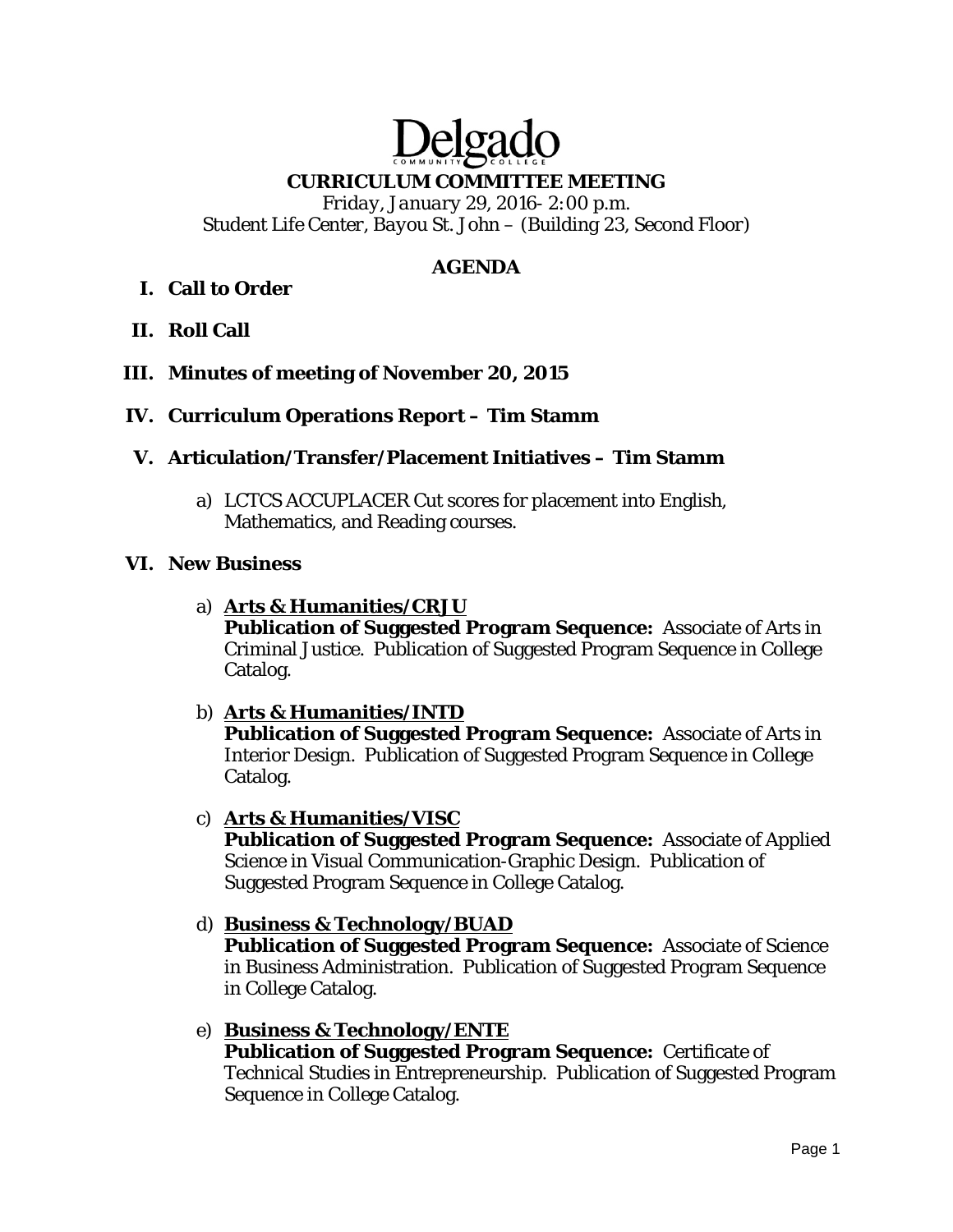## f) **Business & Technology/LOGT**

**Publication of Suggested Program Sequence:** Certificate of Technical Studies in Logistics Technology. Publication of Suggested Program Sequence in College Catalog.

## g) **Business & Technology/ADOT/LegSec**

**Publication of Suggested Program Sequence:** Certificate of Technical Studies in Legal Secretary. Publication of Suggested Program Sequence in College Catalog.

#### h) **Business & Technology/ELST**

**Publication of Suggested Program Sequence:** Certificate of Technical Studies in Computer and Electronics Service Technology. Publication of Suggested Program Sequence in College Catalog.

#### i) **Business & Technology/Web Site Design**

**Publication of Suggested Program Sequence:** Certificate of Technical Studies in Web Site Design. Publication of Suggested Program Sequence in College Catalog.

#### j) **Business & Technology/CNET**

**Publication of Suggested Program Sequence:** Associate of Applied Science in Computer Network Technology. Publication of Suggested Program Sequence in College Catalog.

#### k) **Business & Technology/CULA**

**New Course:** CULA-212: Food Writing (1-2-1 / 45). Creation of a new course, CULA-212: Food Writing. The course will be used as an elective in the Culinary Arts degree program, and is designed to develop the writing skills of the student who is interested in culinary journalism. Course description: "Composition, style, and writing designed especially for food journalism. Designed for the student who is interested in food writing and critique to develop a portfolio specific to writing about the food industry."

#### l) **Business & Technology/CULA**

**New Course:** CULA-216: Pop-ups, Food Trucks, and Festival Restauranteering (1-2-1 / 45). Creation of a new course, CULA-216: Popups, Food Trucks, and Festival Restauranteering. The course will be used as an elective in the Culinary Arts degree program, and is designed to provide an overview of the differences in a variety of start-up businesses. Course description: "Special considerations for small transient foodservice business. Overview of mobile foodservice business start-up. Cost control, menu writing and design, and legal considerations will be addressed. Includes guest speakers and field trips."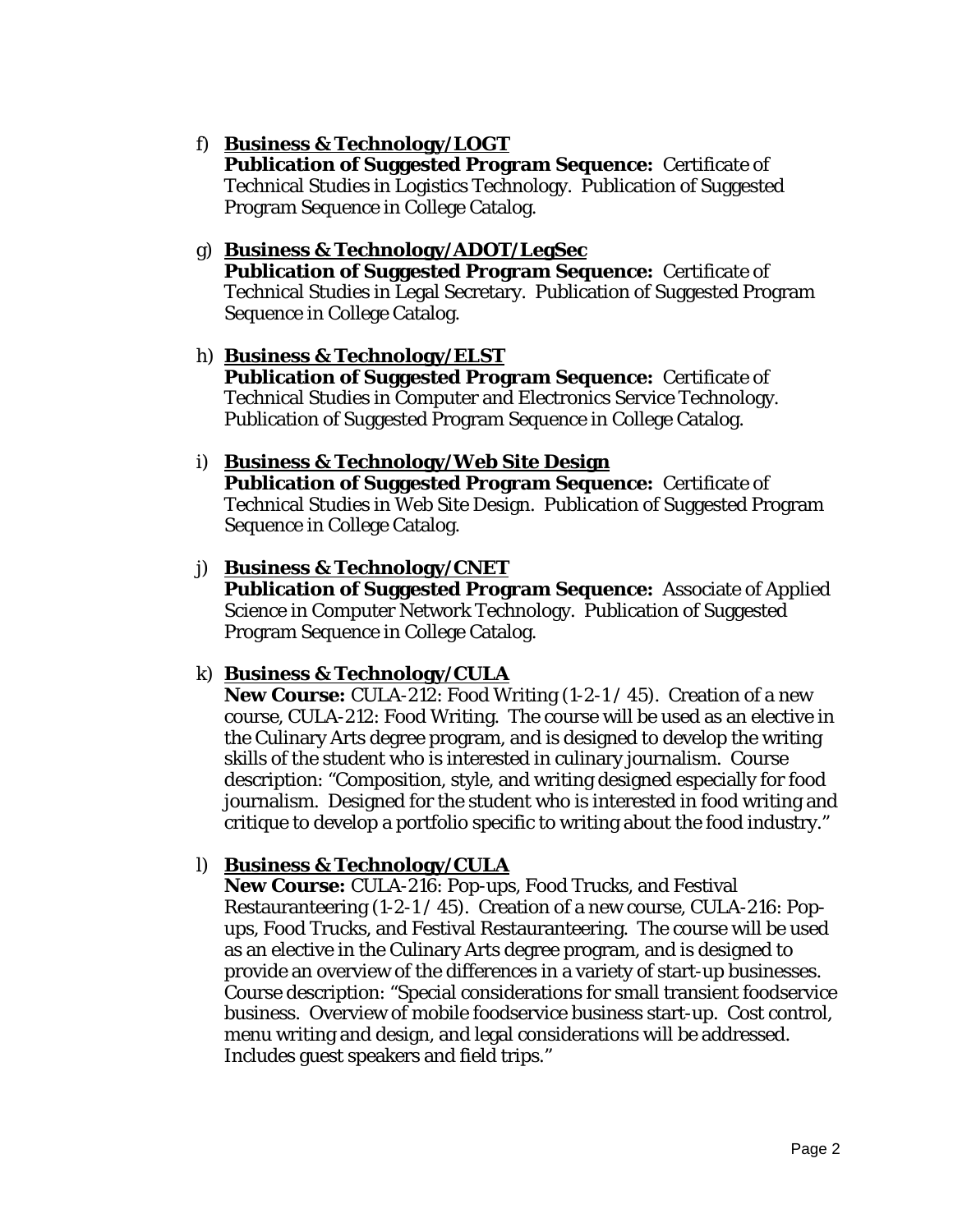## m) **Business & Technology/CULA**

**New Course:** CULA-219: Chef's Tour: Dining Experience (1-2-1 / 45). Creation of a new course, CULA-219: Chef's Tour: Dining Experience. The course will be used as an elective in the Culinary Arts degree program, and is designed to provide the student with a knowledge of the culinary/baking industry from the perspective of the customer. Course description: "Comparative tour of several businesses across the Greater New Orleans region. Menu choices, prices, style, and design are analyzed."

## n) **Business & Technology/CULA**

**New Course:** CULA-221: Latin Flavors (1-2-1 / 45). Creation of a new course, CULA-221: Latin Flavors. The course will be used as an elective in the Culinary Arts degree program, and is designed to provide the student with an in-depth knowledge of cultural influence on food. Course description: "Overview of the spices, flavors, and specialized ingredients used in cuisines of the Caribbean, South America, and Central America."

#### o) **Business & Technology/PAST**

**New Course:** PAST-224: Advanced Chocolate Techniques (1-2-1 / 45). Creation of a new course PAST-224: Advanced Chocolate Techniques. The course will be used as an elective in the Culinary Arts degree program, and is designed to provide the student with advanced knowledge of chocolate's roll in foodservice, especially in hotels and restaurants."

#### p) **Business & Technology/CULA**

**New Course:** CULA-228: Culinary Travels (1-0-1 / 15). Creation of a new course, CULA-228: Culinary Travels. The course will be used as an elective in the Culinary Arts degree program, and is designed to provide an overview of the culinary and hospitality industries through travel. Course description: "Travel course involving study and observation of culinary and hospitality industries abroad."

#### q) **Business & Technology/CULA**

**New Course:** CULA-229: Food and Dining Social Media and Marketing (1-2-1 / 45). Creation of a new course, CULA-229: Food and Dining Social Media and Marketing. The course will be used as an elective in the Culinary Arts degree program, and is designed to provide the student with an overview of social media and how social media tools may be used to market/promote a foodservice business. Course description: "Social media as these pertain to foodservice business. Current marketing trends are analyzed to determine impact of the social media relationship with customers and competition."